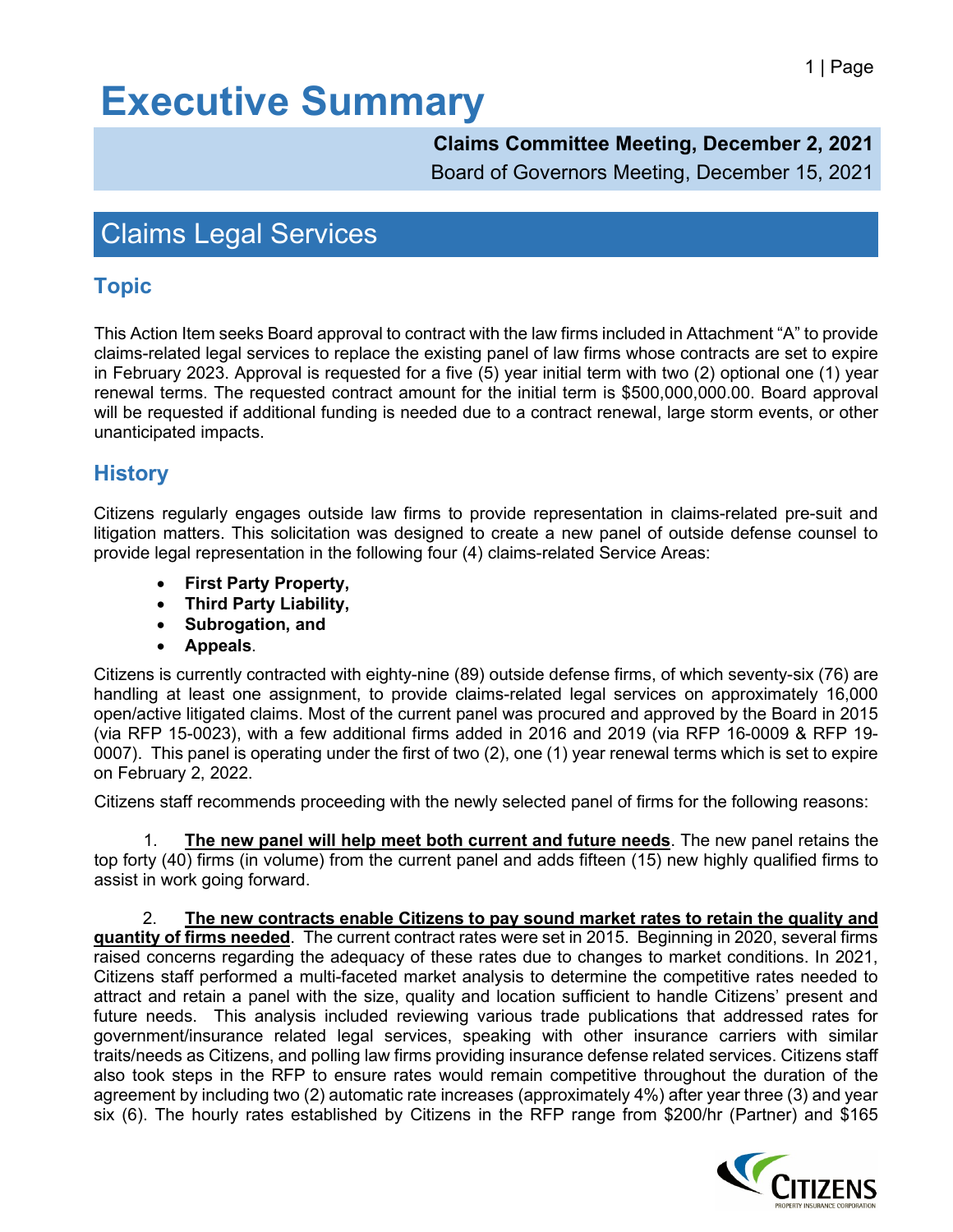# **Executive Summary**

#### **Claims Committee Meeting, December 2, 2021**

Board of Governors Meeting, December 15, 2021

(Associate) for First Party Property and Third Party Liability cases, to \$280 (Partner) and \$185 (Associate) for Appellate matters. $^{\rm 1}$  $^{\rm 1}$  $^{\rm 1}$ 

The RFP incentivized firms to propose discounts up to 20% off the market rates to attract Citizens' business. The table below provides a breakdown of the firms recommended for award and the amount of fee discounts:

| <b>Service Area</b> | # of Firms<br><b>Awarded</b> | # of Firms Providing a<br><b>Discount</b> | % of Firms<br><b>Providing Discount</b> | <b>Average Discount of</b><br><b>All Awarded Firms</b> |
|---------------------|------------------------------|-------------------------------------------|-----------------------------------------|--------------------------------------------------------|
| <b>First Party</b>  | 81                           | 58                                        | 72%                                     | 5.8%                                                   |
| <b>Third Party</b>  | 54                           | 42                                        | 78%                                     | 6.6%                                                   |
| Appeals             | 18                           | 9                                         | 50%                                     | 2.0%                                                   |
| Subrogation         | 16                           | 12                                        | 75%                                     | Variable $2$                                           |

Price was not the only factor used in the selection process and will not be the only factor in the assignment of work. Other key factors used in the RFP process were the following:

- Attorney Resources (number of attorneys)
- Geographic Coverage (firm location)[3](#page-1-2)
- Prior Citizens Experience
- Key Attorneys Qualifications/Experience
- Service Area Experience
- **Quality Control**
- Writing Samples (Appellate Service Area only)

The proposed contracts do not require Citizens to make any assignments or pay any minimum amounts to the selected law firms. Also, given the ever-changing nature of Citizens' claims-related litigation needs, Citizens explicitly reserved the right to use attorneys and firms selected outside of this solicitation.

#### 3. **The request for \$500,000,000.00 in spending authority is a reasonable estimate for the initial 5-year contract term**. The following table shows the recent contract spend as well as the future

<span id="page-1-2"></span><sup>&</sup>lt;sup>3</sup> The majority of Citizens litigation is located in the Tri-County area of SE Florida. As such, additional points were awarded to firms who provided coverage in these areas.



<span id="page-1-0"></span><sup>&</sup>lt;sup>1</sup> The RFP included a notice that Appellate assignments may be made on either an hourly or flat rate fee structure. Citizens currently utilizes flat fee arrangements on most Appellate assignments as a way to control and reduce costs. In any Appellate assignments where it is determined that, due to case facts, complexity, etc., the flat fee is not appropriate, Citizens will apply the hourly Appellate rates referenced above. Contractually, Citizens will reserve the right to use flat rate and other alternative billing arrangements in all Service Areas should the opportunity arise.

<span id="page-1-1"></span><sup>&</sup>lt;sup>2</sup> Subrogation firms are paid on a contingency basis with the rate being determined on a case-by-case basis based on amount at issue, anticipated complexity and stage of litigation at time of resolution. The RFP established caps on the contingency fees and allowed law firms to propose lower caps.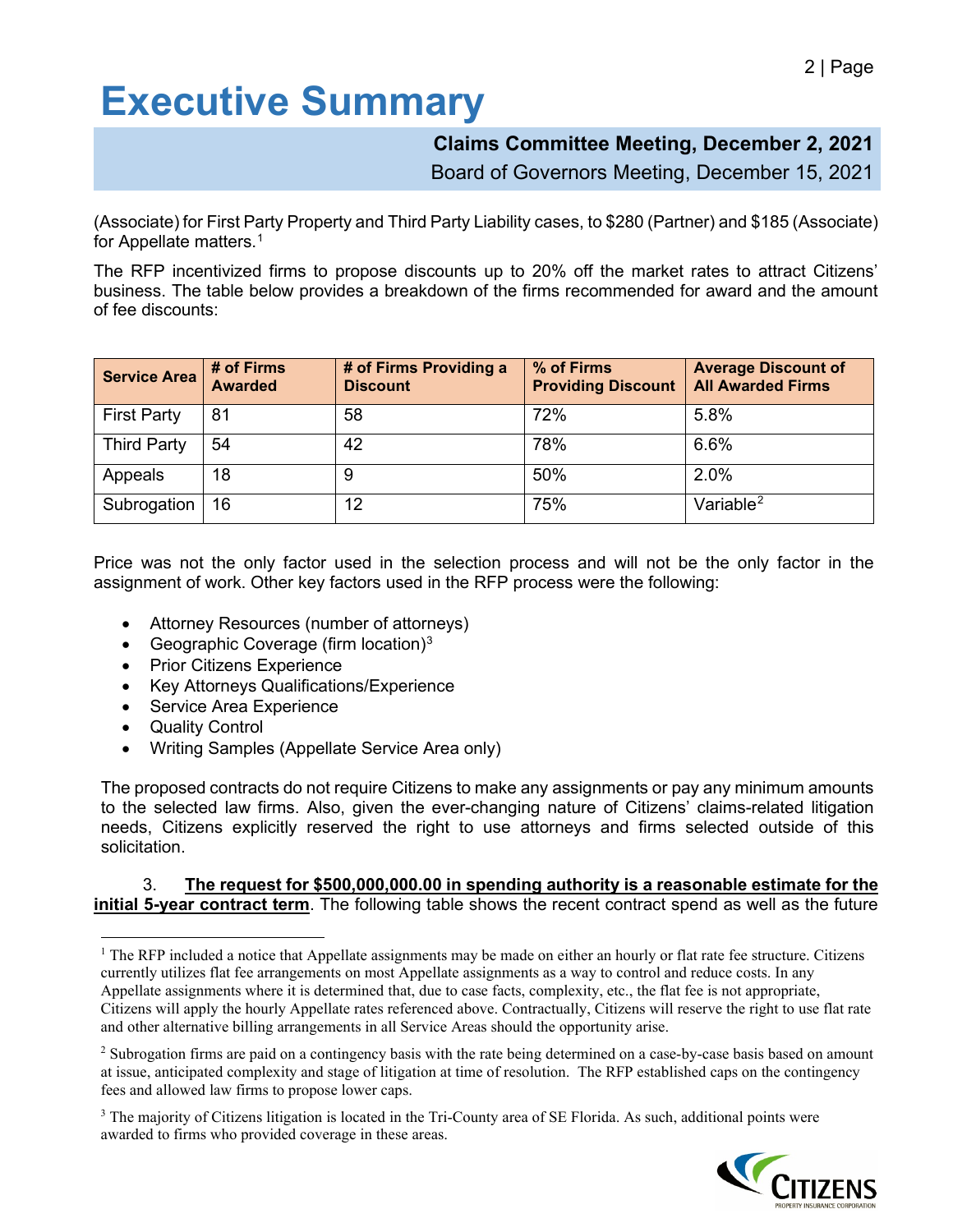## **Executive Summary**

#### **Claims Committee Meeting, December 2, 2021**

Board of Governors Meeting, December 15, 2021

estimated spend by year, which could need to be adjusted based on the number or severity of future storms and other factors.

| Year | <b>EOY PIF Count*</b> | <b>EOY Pending</b><br><b>Litigation Count**</b> | <b>Claim Legal Fees***</b> |
|------|-----------------------|-------------------------------------------------|----------------------------|
| 2019 | 442,203               | 12,578                                          | \$96,677,085.11            |
| 2020 | 542,739               | 13,111                                          | \$82,724,877.91            |
| 2021 | 775,430               | 16,503                                          | \$80,000,000.00 est.       |
| 2022 | 1,064,219             | 16,250                                          | \$90,000,000.00            |
| 2023 | 1,410,494             | 15,750                                          | \$100,000,000.00           |
| 2024 |                       | 15,250                                          | \$100,000,000.00           |
| 2025 |                       | 14,750                                          | \$105,000,000.00           |
| 2026 |                       | 14,250                                          | \$105,000,000.00           |

\* **EOY PIF Counts** for 2021-26 are estimates.

\*\* **Pending Litigation Counts** are difficult to predict. For this Action Item, Citizens staff assumes no significant change in case counts despite the rapid rise in policyholder numbers. This assumption reflects the anticipated effects of recent legislation and the implementation of internal strategies to reduce litigation. No assumptions are made for hurricanes or other weather events; as always, one major storm could cause a significant increase in litigation for several years.

\*\*\* **Legal Fees** for 2019 were higher on a relative basis due primarily to a higher percentage of hurricane-related cases (Irma) vs. non-hurricane cases. Legal Fees for 2020-2021 were lower due to a reduction in trials and hearings during COVID-19. Legal Fees for 2022-23 are expected to increase with the resumption of trials and hearings post-COVID. The increase in Legal Fees expected for 2025-26 reflects a scheduled increase in hourly rates under the proposed contracts.

### **Recommendation**

The recommendation is listed in the attached Action Item.

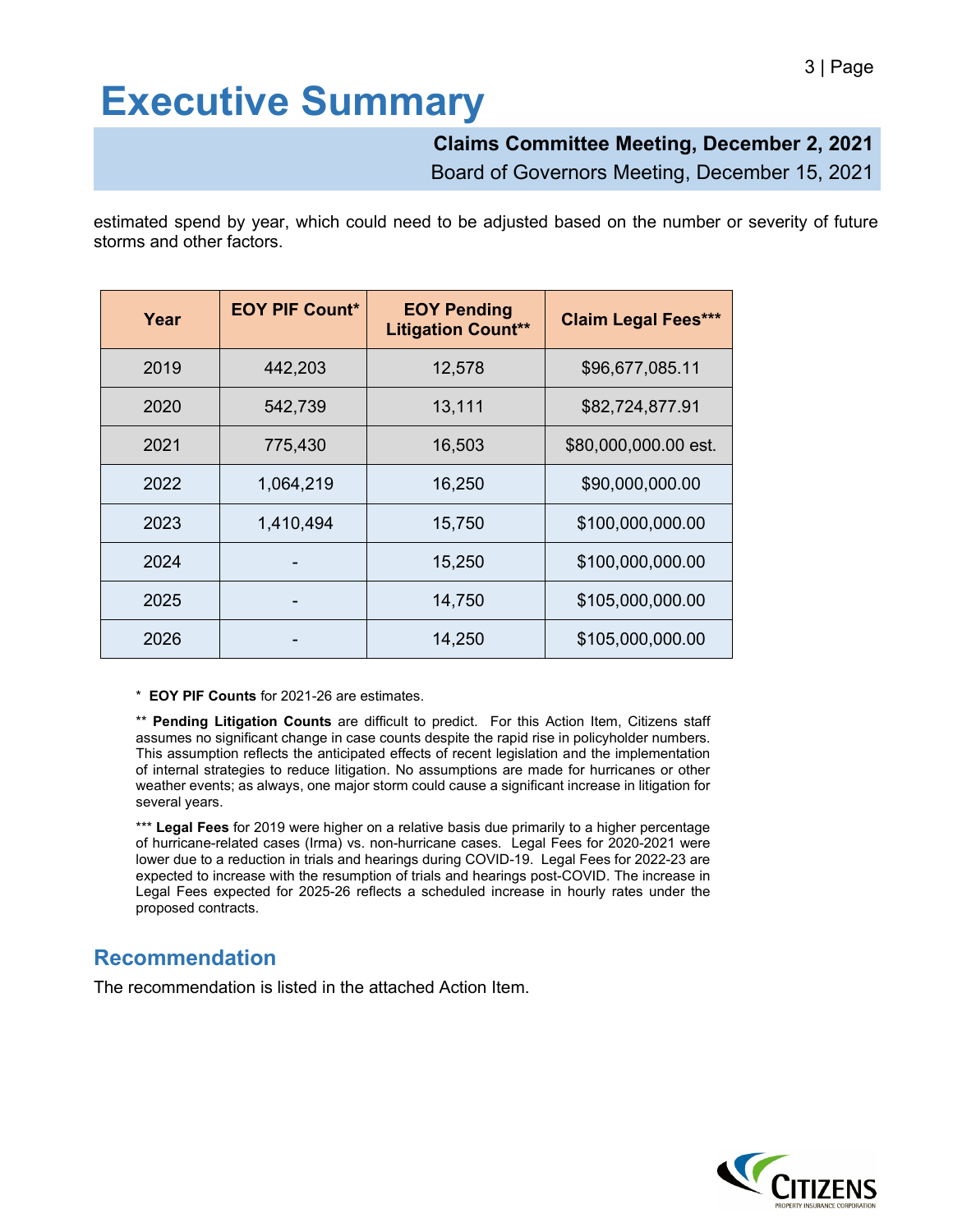## **Claims Committee Meeting, December 2, 2021**

Board of Governors Meeting, December 15, 2021

| <b>Claims Legal Services</b>                                                                                                                                                                                                                                                                                                                                                                                                                                                                                                                                                                                                                          |                                                                                                                                                                                                                                                                                                                                                                                                                                                                                                                                                                                                                                                                                                                              |  |  |  |
|-------------------------------------------------------------------------------------------------------------------------------------------------------------------------------------------------------------------------------------------------------------------------------------------------------------------------------------------------------------------------------------------------------------------------------------------------------------------------------------------------------------------------------------------------------------------------------------------------------------------------------------------------------|------------------------------------------------------------------------------------------------------------------------------------------------------------------------------------------------------------------------------------------------------------------------------------------------------------------------------------------------------------------------------------------------------------------------------------------------------------------------------------------------------------------------------------------------------------------------------------------------------------------------------------------------------------------------------------------------------------------------------|--|--|--|
| <b>X ACTION ITEM</b>                                                                                                                                                                                                                                                                                                                                                                                                                                                                                                                                                                                                                                  | □ CONSENT ITEM                                                                                                                                                                                                                                                                                                                                                                                                                                                                                                                                                                                                                                                                                                               |  |  |  |
| $\boxtimes$ New Contract                                                                                                                                                                                                                                                                                                                                                                                                                                                                                                                                                                                                                              | $\Box$ Contract Amendment                                                                                                                                                                                                                                                                                                                                                                                                                                                                                                                                                                                                                                                                                                    |  |  |  |
| $\Box$ Contract Amendment                                                                                                                                                                                                                                                                                                                                                                                                                                                                                                                                                                                                                             | $\Box$ Existing Contract Extension                                                                                                                                                                                                                                                                                                                                                                                                                                                                                                                                                                                                                                                                                           |  |  |  |
| $\square$ Other_____________                                                                                                                                                                                                                                                                                                                                                                                                                                                                                                                                                                                                                          | □ Existing Contract Additional Spend                                                                                                                                                                                                                                                                                                                                                                                                                                                                                                                                                                                                                                                                                         |  |  |  |
|                                                                                                                                                                                                                                                                                                                                                                                                                                                                                                                                                                                                                                                       |                                                                                                                                                                                                                                                                                                                                                                                                                                                                                                                                                                                                                                                                                                                              |  |  |  |
|                                                                                                                                                                                                                                                                                                                                                                                                                                                                                                                                                                                                                                                       | $\Box$ Other $\Box$                                                                                                                                                                                                                                                                                                                                                                                                                                                                                                                                                                                                                                                                                                          |  |  |  |
|                                                                                                                                                                                                                                                                                                                                                                                                                                                                                                                                                                                                                                                       |                                                                                                                                                                                                                                                                                                                                                                                                                                                                                                                                                                                                                                                                                                                              |  |  |  |
| Action Items: Items requiring detailed explanation to the Board. When a requested action item is a day-to-day<br>operational item or unanimously passed through committee it may be moved forward to the board on the Consent Index.<br>□ Move forward as Consent: This Action item is a day-to-day operational item, unanimously passed<br>through committee or qualifies to be moved forward on the Consent Index.<br><b>Consent Items:</b> Items not requiring detailed explanation to the Board of Governors. Consent items are contract<br>extensions, amendments or additional spending authorities for items previously approved by the Board. |                                                                                                                                                                                                                                                                                                                                                                                                                                                                                                                                                                                                                                                                                                                              |  |  |  |
| <b>Item Description</b>                                                                                                                                                                                                                                                                                                                                                                                                                                                                                                                                                                                                                               | <b>Claims Legal Services, RFP 21-0012</b>                                                                                                                                                                                                                                                                                                                                                                                                                                                                                                                                                                                                                                                                                    |  |  |  |
| <b>Purpose/Scope</b>                                                                                                                                                                                                                                                                                                                                                                                                                                                                                                                                                                                                                                  | This Action Item seeks approval of contracts with ninety-one (91) law firms to<br>provide legal defense services to Citizens in the following four (4) claims-related<br>service areas: First Party Property, Third Party Liability, Subrogation, and<br>Appeals. These contracts will replace agreements that were procured in 2015 and<br>are set to expire on February 2, 2022. The new contracts will: (a) ensure that<br>Citizens maintains the appropriate amount of resources, in terms of volume and<br>location, to meet both current and future needs, (b) add new firms to the existing<br>panel to ensure quality of representation, and (c) ensure that Citizens is paying<br>sound market rates going forward. |  |  |  |
| <b>Contract ID</b>                                                                                                                                                                                                                                                                                                                                                                                                                                                                                                                                                                                                                                    | <b>Claims Legal Services</b>                                                                                                                                                                                                                                                                                                                                                                                                                                                                                                                                                                                                                                                                                                 |  |  |  |
|                                                                                                                                                                                                                                                                                                                                                                                                                                                                                                                                                                                                                                                       | RFP 21-0012                                                                                                                                                                                                                                                                                                                                                                                                                                                                                                                                                                                                                                                                                                                  |  |  |  |
|                                                                                                                                                                                                                                                                                                                                                                                                                                                                                                                                                                                                                                                       | Multiple Vendors - See Attachment "A" (new firms are identified in bold letters).                                                                                                                                                                                                                                                                                                                                                                                                                                                                                                                                                                                                                                            |  |  |  |
| <b>Budgeted Item</b>                                                                                                                                                                                                                                                                                                                                                                                                                                                                                                                                                                                                                                  | $\boxtimes$ Yes                                                                                                                                                                                                                                                                                                                                                                                                                                                                                                                                                                                                                                                                                                              |  |  |  |
|                                                                                                                                                                                                                                                                                                                                                                                                                                                                                                                                                                                                                                                       | $\square$ No                                                                                                                                                                                                                                                                                                                                                                                                                                                                                                                                                                                                                                                                                                                 |  |  |  |
| <b>Procurement Method</b>                                                                                                                                                                                                                                                                                                                                                                                                                                                                                                                                                                                                                             | On August 3, 2021, Citizens issued Claims Legal Services RFP 21-0012. Ninety-<br>nine (99) proposals were timely submitted. The proposals were reviewed and<br>scored by an Evaluation Committee who recommended to award contracts to<br>ninety-one (91) law firms on October 26, 2021. A listing of the recommended firms<br>is set forth on Attachment "A". New firms are identified in bold letters.                                                                                                                                                                                                                                                                                                                     |  |  |  |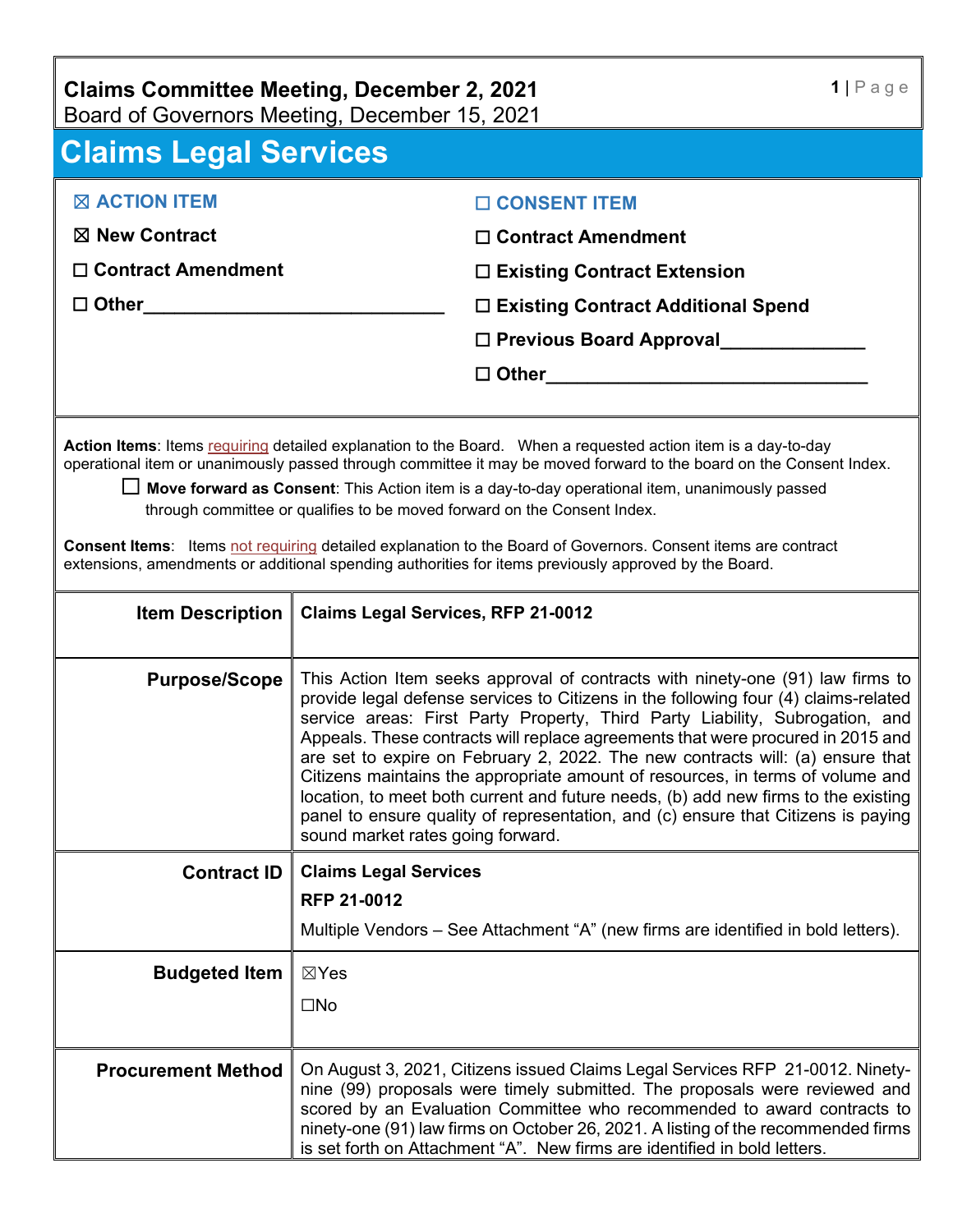## **Claims Committee Meeting, December 2, 2021**

Board of Governors Meeting, December 15, 2021

## **Claims Legal Services**

| <b>Contract Amount</b>                        | The estimated contract amount over the five (5) year initial term is<br>\$500,000,000.00. Additional funding may be needed if (i) Citizens elects to renew<br>the contracts for an additional two years, or (ii) Citizens experiences unanticipated<br>policy growth or an increased number of large storms. Citizens staff will not<br>exceed the approved contract amount without first obtaining Board approval. |  |  |
|-----------------------------------------------|---------------------------------------------------------------------------------------------------------------------------------------------------------------------------------------------------------------------------------------------------------------------------------------------------------------------------------------------------------------------------------------------------------------------|--|--|
| <b>Contract Terms</b>                         | The contracts will have a five (5) year initial term and two (2) one-year optional<br>renewal terms.                                                                                                                                                                                                                                                                                                                |  |  |
| <b>Committee</b><br><b>Recommendation</b>     | Staff proposes that the Claims Committee review and, if approved, recommend<br>the Board of Governors:                                                                                                                                                                                                                                                                                                              |  |  |
|                                               | a) Authorize Citizens to contract with the law firms listed in Attachment "A",<br>for an initial term of (5) years, with two (2) optional one (1) year renewal<br>terms, with a contract amount for the initial term not to exceed<br>\$500,000,000.00, as set forth in this Claims Legal Services Action Item;<br>and                                                                                              |  |  |
|                                               | b) Authorize staff to take any appropriate or necessary action consistent<br>with this Action Item.                                                                                                                                                                                                                                                                                                                 |  |  |
| <b>Board Recommendation</b><br>from Committee | If approved at its December 2, 2021 meeting, the Claims Committee recommends<br>that the Board of Governors:                                                                                                                                                                                                                                                                                                        |  |  |
|                                               | a) Authorize Citizens to contract with the law firms listed in Attachment "A",<br>for an initial term of (5) years, with two (2) optional one (1) year renewal<br>terms, with a contract amount for the initial term not to exceed<br>\$500,000,000.00, as set forth in this Claims Legal Services Action Item;<br>and                                                                                              |  |  |
|                                               | b) Authorize staff to take any appropriate or necessary action consistent with<br>this Action Item.                                                                                                                                                                                                                                                                                                                 |  |  |
| <b>Contacts</b>                               | Jay Adams, Chief Claims Officer                                                                                                                                                                                                                                                                                                                                                                                     |  |  |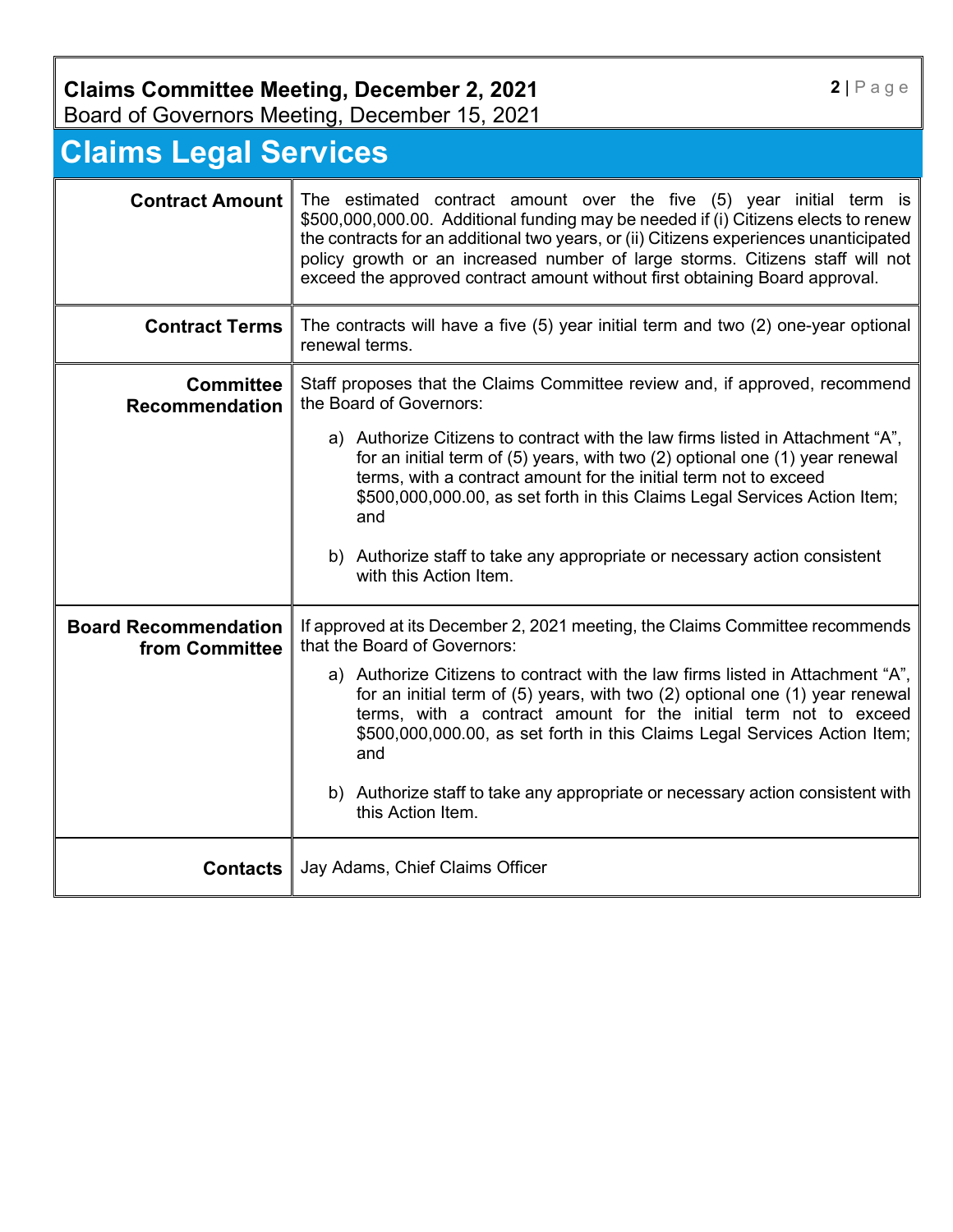#### **Attachment "A"**

#### **Service Area 1. First Party Property:**

- Andrews, Crabtree, Knox and Longfellow LLP
- Bartlett LLP
- **Beachside Legal Services, PLLC**
- Bernal & Bernal PA
- **Bernstein & Chackman P.A.**
- **Boyd & Jenerette, PA**
- Boyd Richards Parker & Colonnelli, PL
- Bromagen, Rathet, Klee & Smith, PA
- Bronstein & Carmona, P.A.
- Buckner & Shifrin, PA
- Carr, Allison, Oliver & Sisson PC
- Chepenik Trushin LLP
- Cole, Scott & Kissane, PA
- Colodny Fass, PLLC
- Conroy Simberg, PA
- Dean, Ringers, Morgan & Lawton PA
- Dutton Law Group PA
- eclat Law, LLP
- Faulk, Waas, Hernandez, Solomon, Mendlestein & Davis PA
- Franklin Legal Group, PA
- Gaebe Mullen Antonelli & DiMatteo, PA
- Galloway, Johnson, Tompkins, Burr & Smith, APLC
- Garcia Legal, PA
- Goede, Adamczyk, DeBoest & Cross, PLLC
- Goldstein Law Group, P.A.
- GrayRobinson, PA
- Groelle & Salmon, P.A.
- Hudson & Calleja, LLC
- **Hunker Appeals, PA**
- Isriel Ponzoli, PA
- Kelly Kronenberg, PA
- Kubicki Draper PA
- Laufer & Laufer, PA
- Law Office of Julie Lewis Hauf, PL
- Law Offices of Hoffman & Hoffman, PA
- **Levy Law Group**
- Lewis Brisbois Bisgaard & Smith, LLP
- **Litchfield Cavo LLC**
- Luks and Santaniello, LLC
- Lydecker LLP
- **MRN Law PA**
- Oscar E Marrero, PA dba Marrero & Wydler
- Joseph M. Maus, PA dba Maus Law Firm
- Ralph L. McGrath, Jr., dba McGrath Law Group
- Meier, Bonner, Muszynski, O'Dell, & Harvey, PA
- Methe & Rothell, PA
- **Metzger Law Group P.A.**
- Michael A Kundid PA dba Ebbets Kundid & Falowski
- Michaud, Mittlemark & Asrani, PLLC
- Milber Makris Plousadis & Seiden LLP
- **Paez Law Group, PA**
- Paul, Elkind, Branz, & Paul, LLP
- Pearson Doyle Mohre & Pastis LLP
- Pena, Garcia & Diz, PLLC
- Perez Law Group, PA
- Peterson & Martin PA dba Peterson Bernard
- Peterson Vandenberg and Mortell PA dba Peterson Bernard
- Paula J Phillips dba Phillips Perez, PA
- Quintairos, Prieto, Wood & Boyer, P.A.
- **RCWL PLLC (Watson / Leigh PA)**
- Reynolds Parrino Shadwick, PA
- Roberts, Reynolds, Bedard & Tuzzio, PLLC
- Roig, Tutan, Rosenberg, Martin, Stoller, & Bellido, PA dba Roig Lawyers
- Rubinton Simms, PA
- Saxon Gilmore & Carraway, PA
- Simkovic Law Firm, PA
- Southeast Law Group, PA
- Stone, Glass & Connolly LLP
- The Rock Law Group, PA
- The Silver Law Firm, PA
- Thompson Miller, PA
- Traub Lieberman
- Vernis & Bowling
- Wade Palmer & Shoemaker PA
- Wadsworth, Margrey & Dixon LLP
- **Walker Revels Greninger & Netcher, PLLC**
- Walton Lantaff Schroeder & Carson LLP
- **Wicker Smith O'Hara McCoy & Ford PA**
- Williams, Leininger & Cosby PA
- Hayes G Wood, PA dba Wood, Feldman & Poole
- Zumpano Castro, PLLC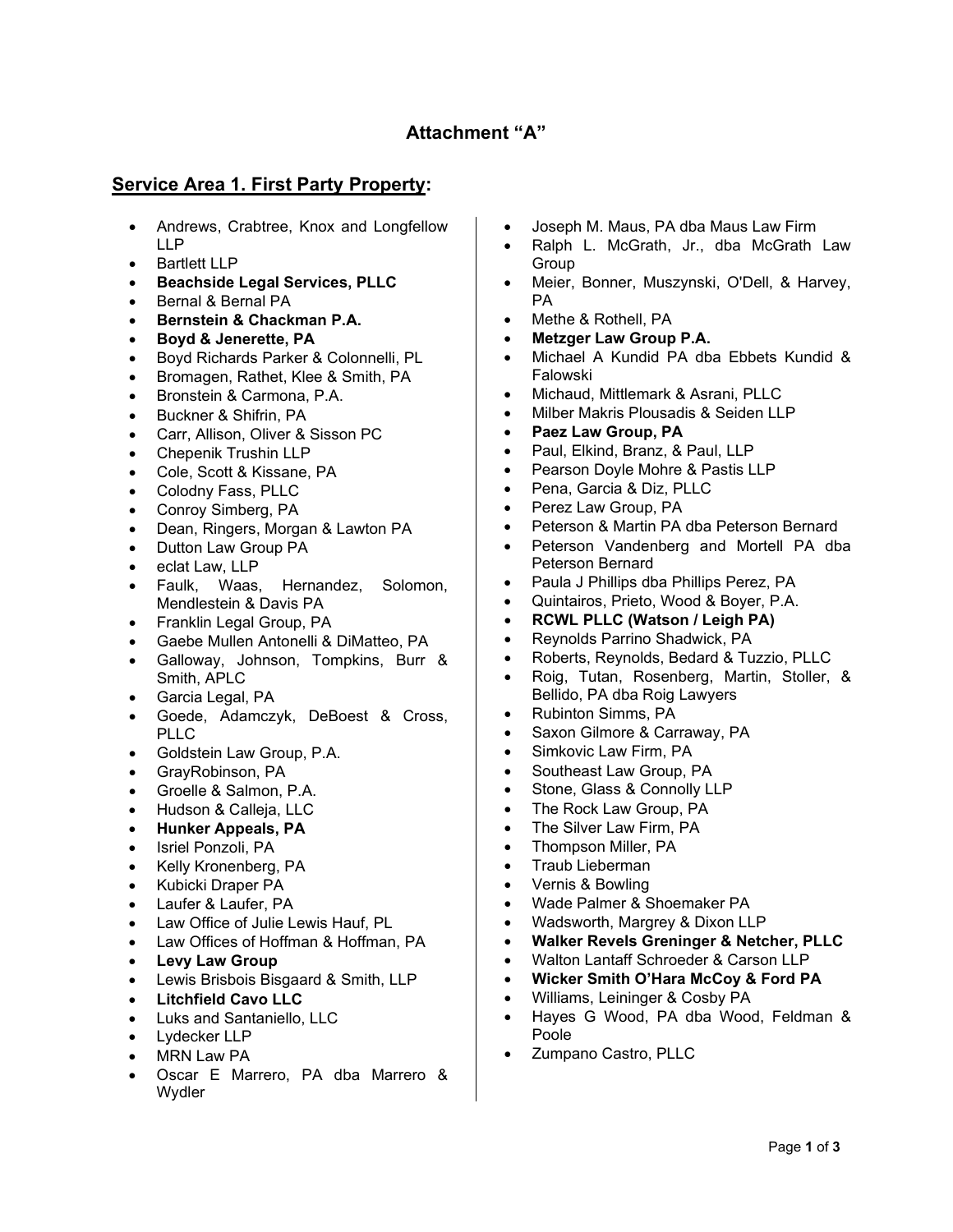#### **Service Area 2. Third Party Liability:**

- Andrews, Crabtree Knox and Longfellow LLP
- **Bernstein & Chackman PA**
- **Boyd & Jenerette, PA**
- Boyd Richards Parker & Colonnelli, PL
- Bromagen, Rathet, Klee & Smith PA
- Buckner & Shifrin, PA
- Butler Weihmuller Katz Craig LLP
- Carr Allison, Oliver & Sisson PC
- Cole, Scott & Kissane, PA
- Dean, Ringers, Morgan & Lawton PA
- Derrevere Stevens Black & Cozad
- Dutton Law Group, PA
- eclat Law, LLP
- Faulk, Waas, Hernandez, Solomon, Mendlestein & Davis PA
- Franklin Legal Group, PA
- Gaebe Mullen Antonelli & DiMatteo, PA
- Galloway, Johnson, Tompkins, Burr & Smith, APLC
- Garcia Legal, PA
- GrayRobinson, PA
- **Hunker Appeals PA**
- Isriel Ponzoli, PA
- Kelly Kronenberg, PA
- Kubicki Draper PA
- Law Offices of Hoffman & Hoffman PA
- Lewis Brisbois Bisgaard & Smith, LLP
- **Litchfield Cavo LLP**
- Luks and Santaniello, LLC
- Lydecker LLP
- Oscar E Marrero, PA dba Marrero & Wydler

#### **Service Area 3: Subrogation:**

- Bromagen, Rathet, Klee & Smith PA
- Bronstein & Carmona, PA
- Bush Ross PA
- Butler Weihmuller Katz Craig LLP
- Conroy Simberg, PA
- Cozen O'Connor
- Derrevere Stevens Black & Cozad
- Garcia Legal, PA
- GrayRobinson, PA
- Groelle & Salmon P.A.
- Hudson & Calleja, LLC
- Michaud, Mittlemark & Asrani, PLLC
- Ralph L. McGrath, Jr., PA dba McGrath Law Group
- Meier, Bonner, Muszynski, O'Dell & Harvey, PA
- **Metzger Law Group, PA**
- Michael A Kundid PA dba Ebbets Kundid & Falowski
- Michaud, Mittlemark & Asrani, PLLC
- Milber Makris Plousadis & Seiden LLP
- **Paez Law Group, PA**
- Pearson Doyle Mohre & Pastis LLP
- Perez Law Group PA
- Peterson & Martin PA dba Peterson Bernard
- Peterson Vandenberg and Mortell PA dba Peterson Bernard
- Paula J Phillips dba Phillips Perez, PA
- Quintairos, Prieto, Wood & Boyer, P.A.
- **Ramey & Kampf, PA**
- Roig, Tutan, Rosenberg, Martin, Stoller, & Bellido, PA dba Roig Lawyers
- Stone, Glass & Connolly, LLP
- Thompson Miller, PA
- Traub Lieberman Straus & Shrewsberry, LLP dba Traub Lieberman
- Vernis & Bowling
- Wade Palmer & Shoemaker PA
- Wadsworth, Margrey & Dixon LLP
- **Walker, Revels, Greninger & Netcher, PLLC**
- Walton Lantaff Schroeder & Carson LLP
- **Aequalis Socil PLLC dba WhiteBird, PLLC**
- **Wicker Smith Ohara McCoy & Ford PA**
- Williams, Leininger & Cosby, PA